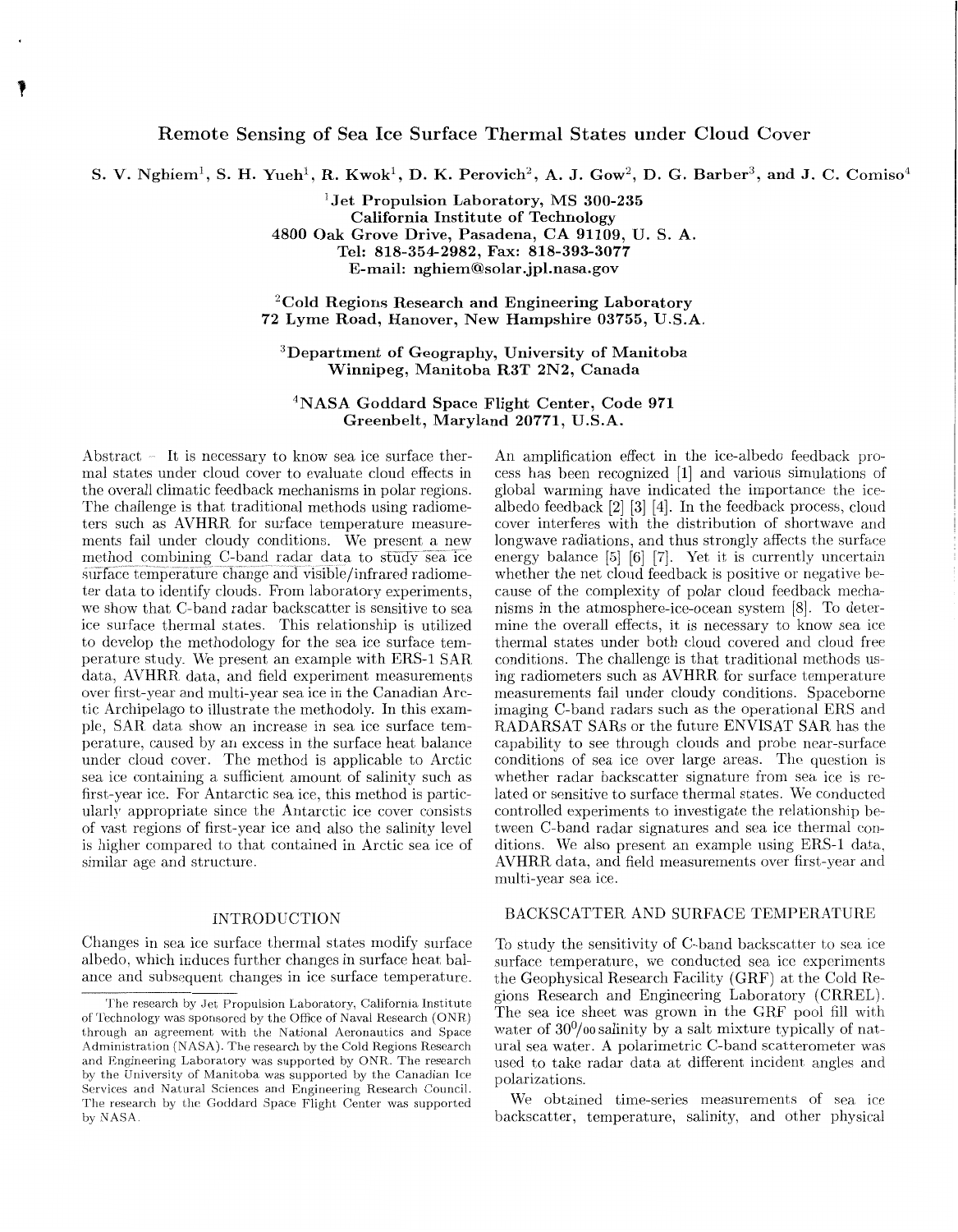parameters over several diurnal thermal cycles. The experiments included two distinct thermad regimes for ice surface temperatures above and below the mirabilite  $(Na<sub>2</sub>SO<sub>4</sub>·10H<sub>2</sub>O)$  crystallization point  $(-8.2°C)$ . We take advantage of the diurnal radiation variations (see Fig. 1a) to drive the surface temperature of the ice sheet (see Fig.  $1<sub>b</sub>$ .

**t** 

The temperature started to increase at the beginning of the insolation and increased sharply along with the short-wave radiations. The slope of the temperature curve breaks at about 10 am corresponding to the cloud overcast time. The temperature continued to rise with a slowlier rates during the late morning and early afternoon hours when the insolation loss was compensated by a high level of long-wave radiations under the cloud cover. Then, the ice surface cooled down in the evening. The short period of local warming before midnight is also observed in the temperature curve. During the early hour of 20 February, the temperature steadily decreased with decreasing long-wave radiations.

Fig. 1c and 1d shows backscatter at both horizontal  $(\sigma_{hh})$  and vertical  $(\sigma_{uv})$  over a full day cycle. Backscatter change at different incident angles and polarizations follows exactly the same trend as the temperature variations. In this case, sea ice surface temperature are all above the mirabilite point. In another experiment with the ice sheet grown from the same sea water, backscatter data were obtained over 2 diurnal cycles with sea ice surface temperature below the mirabilite point.

From these experiments, the results show that (I) backscatter is very sensitive  $(5-10$  dB change) to ice surface temperature change,  $(2)$  the correlation between backscatter and temperature is positive, (3) the temperature cycling *effects* are reversible, and (4) the backscatter change is stronger over the higher temperature regime. The study indicates that the eutectic phase distribution and corresponding geometric variations of brine pockets arc responsible for the observed backscatter signature of the thermal variations.

#### FIELD EXPERIMENT OBSERVATIONS

We obtain ERS-1 SAR data acquired at a local nighttime and AVHRR data on *6* May and 9 May 1993 over the SIMSS (Seasonal Sea Ice Monitoring and Modeling Site) experiment area. SIMMS is a Canadian long-term field experiment program and the sea ice area is located between the Griffith Island and the Cornwallis Island in the Canadian Arctic Archipelago.

Field measurements show that, this sea ice area consists of multi-year ice floes and first-year ice grown at different consolidation periods. AVHRR and field data indicate a clear sky on 6 May and stratocumulus cloud cover on 9 May. We coregister the SAR. data on the 2 dates and process the images to derive the image of  $\Delta = \sigma_0(9 \text{ May}) - \sigma_0(6 \text{ May})$ . The results show that the cloud cover at nighttime has a. 'blanket effect' that increases sea ice surface temperature corresponding to the backscatter increase. The blanket effect is due to cloud cover keeping long-wave radiation from loosing to the

outer space and consequently raises sea ice surface temperature. This is consistent with an increase of more than  $30 \, \text{W} \cdot \text{m}^2$  in the all-wave net radiation measured in situ.

The increase in ERS backscatter is observed with increasing ice surface temperature for first-year and younger ice but not for perennial ice. This is because a sufficient amount of salinity in sea ice is necessary for observable thermal effects on backscatter. Thus, the observation method using spaceborne C-band SAR is applicable to first-year sea ice. For Antarctic sea ice, this is particularly appropriate for remote sensing of sea ice thermal states because of vast first-year sea ice areas in the Antarctic ice cover and because of the high salinity level compared to that contained in Arctic sea ice of similar age and structure. Combined with AVHRR imagery for cloud detections, radar signature from spaceborne SAR provides the basis to determine net effects of the cloud-ice-albedo feedback processes in the atmosphere-ice-ocean system.

## ACKNOWLEDGMENTS

The authors gratefully acknowledge the assistance of Bruce Elder and John Govoni in the laboratory experiments. The effort of the US. Army TECOM Hanover Meteorological Team for the meteorological data acquisition is also acknowledged.

## **REFERENCES**

- [I] J. Croll, Climate and Time in Geologic Relations, A The*ory of* Secular Change *of* the Earth's Climate, Isbister and *Co.,* London, 1875.
- 121 W. J. Ingram, C. A. Wilson, and J. F. B. Mitchell, "Modelling climate change: An assessment of sea ice and surface albedo feedbacks," *J. Geophys. Res.*, , vol. 94, pp. 8609-8622, 1989.
- [3] S. Manabe, R. J. Stouffer, M. J. Spelman, and K. Bryan, "Transient response of a coupled ocean-atmosphere model to gradual changes of atmospheric  $CO<sub>2</sub>$ , I: Annual mean response," *J. Climate*, vol. 4, pp. 785-818, 1991.
- [4] D. Rind, R. Healy, C. Parkinson, and D. Martinson, "The role of sea ice in  $2 \times CO_2$  climate model sensitivity, I: The total influence of total *sea* ice thickness and extent," *J. Climate,* vol. 8, pp. 449-463, 1995.
- [5j W. Ambach, "The influence of cloudiness on the net radiation balance of a snow surface with a high albedo," *J*. *Glaciol.,* vol. **13,** pp. 73-84, 1974.
- [6] J. A. Curry, and E. E. Ebert, "Annual cycle of radiation fluxes over the Arctic ocean: Sensitivity to clond optical properties," *J. Climate*, vol. 5, pp. 1267-1279, 1992.
- 171 D. *G.* Barber and A. Thomas, "The infiuencc of cloud cover on the radiation budget, physical properties and microwave scattering coefficient  $(\sigma^{\circ})$  of first-Year and multiyear sea ice," *IEEE Trans. Geosci. Remote Sens.,* , vol. 36, **110.** 1, pp. 38-50, 1998.
- [8] R. E. Moritz, J. A. Curry, A. S. Thorndike, and N. Untersteiner, Eds., *SHEBA*, *A Research Program on the Surface Heat Budget of the Arctic Ocean, rep. no. 3, U. of* Washington. 36 pp., 1993.